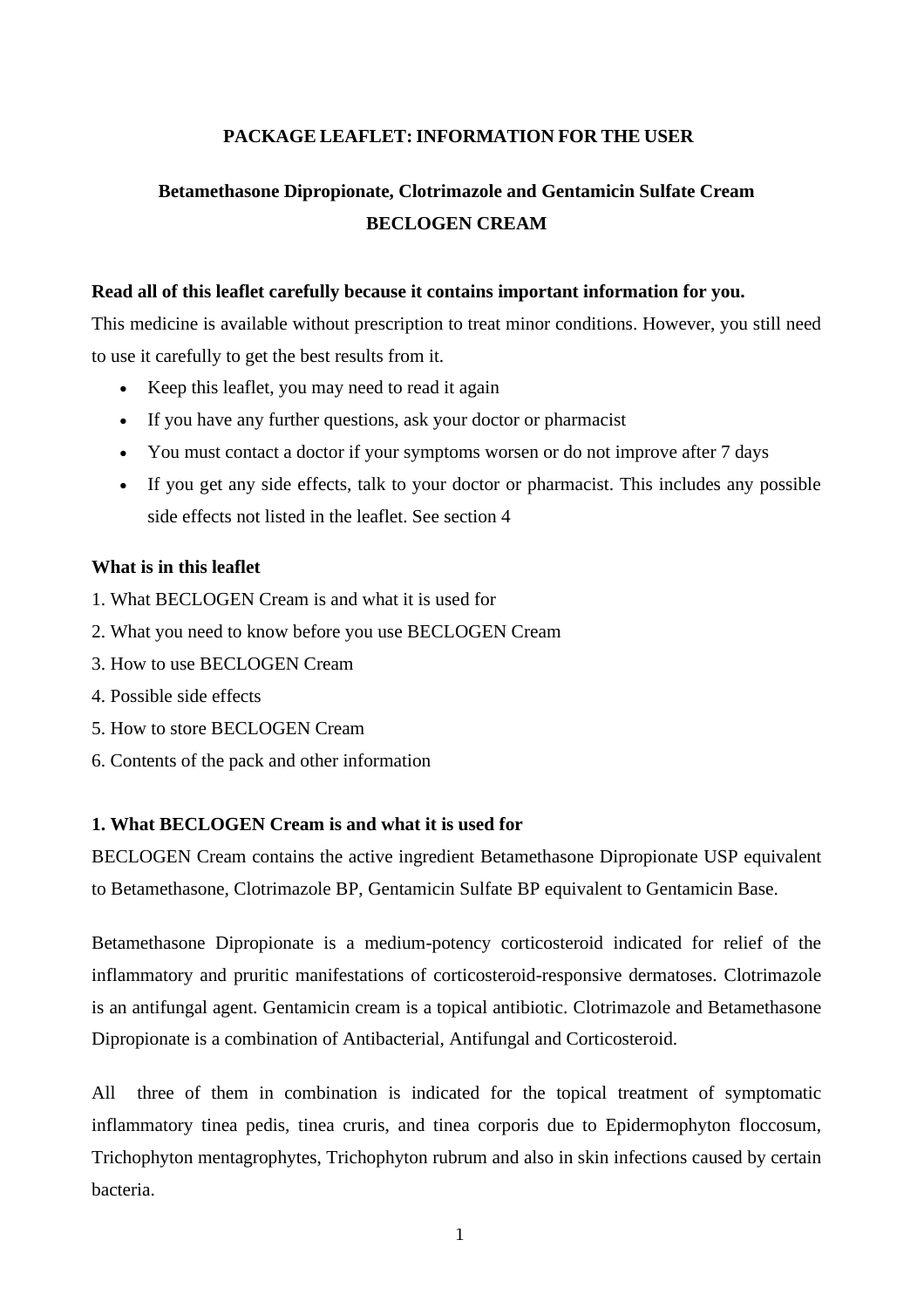#### **2. What you need to know before you use BECLOGEN Cream**

### **Do not use BECLOGEN Cream**

• an allergy to Betamethasone Dipropionate USP equivalent to Betamethasone, Clotrimazole BP, Gentamicin Sulfate BP equivalent to Gentamicin Base or any of the other ingredients in this medicine (listed in section 6).

#### **Warnings and precautions**

- o Long-term continuous topical therapy should be avoided where possible, particularly in children, as adrenal suppression can occur even without occlusion. If infection persists systemic chemotherapy is required. Withdraw topical corticosteroid if there is a spread of infection. Bacterial infection is encouraged by the warm, moist conditions induced by occlusive dressings and the skin should be cleansed before a fresh dressing is applied. Avoid prolonged application on the face. The face more than other areas of the body, may exhibit atrophic changes after prolonged treatment with potent topical corticosteroids, this must borne in mind when treating such conditions as psoriasis discoid lupus erythematosus and severe eczema if applied to the eyelids, care is need to ensure that the preparation does not enter the eye as glaucoma might result. If Betamethasone Dipropionate + Clotrimazole + Gentamicin Sulphate Cream does enter the eye, the affected eye should be bathed, in copious amounts of water. Topical corticosteroids may be hazardous in psoriasis for a number of reasons including rebound relapses, development of tolerance, risk of generalized postular psoriasis and development of local or systemic toxicity due to impaired barrier function of the skin. If used in psoriasis careful patient supervision is important. Extended or recurrent application may increase the risk of contact sensitization. Extension of infection may occur due to the masking effect of the steroid. Following significant systemic absorption, aminoglycosides such as Gentamicin can cause irreversible ototoxicity; and Gentamicin has nephrotoxic potential. In renal impairment the plasma clearance of gentamicin is reduced. Products which contain antimicrobial agents should not be diluted.
- o Excess use of this cream is not advisable unless it is recommended by physician.

#### **Pregnancy, breast-feeding and fertility**

BECLOGEN CREAM is suitable to use in treatment of vaginal candidiasis during second and third trimester of pregnancy but, it should be avoided during First trimester as it may lead to fetal harm.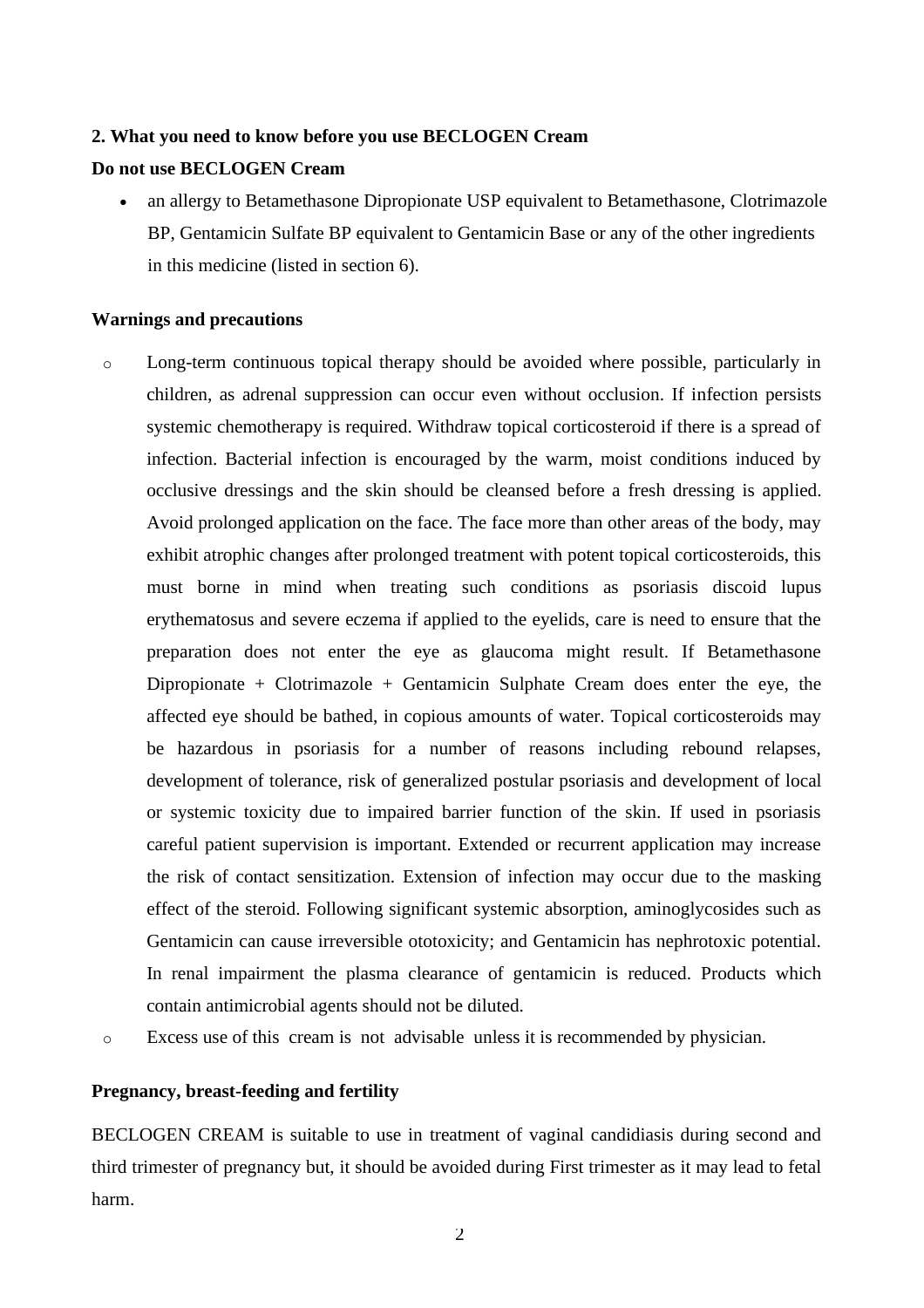#### **3. How to use BECLOGEN Cream**

Always use this medicine exactly as your doctor or pharmacist has told you. Check with your doctor or pharmacist if you are not sure.

### **4. Possible side effects**

Like all medicines, this medicine can cause side effects, although not everybody gets them.

### Betamethasone Dipropionate

Burning, itching, irritation, dryness, folliculitis, hypertrichosis, acneiform eruptions, hypopigmentation, perioral dermatitis, allergic contact dermatitis, maceration of the skin, secondary infection, skin atrophy, striae, miliaria. skin atrophy (bruising, shininess). Skin atrophy occurred in 3 of 63 (5%) patients, a 3-year old, a 5-year old, and a 7-year old. Systemic absorption of topical corticosteroids has produced reversible hypothalamic-pituitary-adrenal (HPA) axis suppression, manifestations of Cushing's syndrome, hyperglycemia, and glucosuria in some patients.

Clotrimazole: Dermatologic side effects have included erythema, stinging, blistering, peeling, edema, itching, burning, and general skin irritation. Contact dermatitis, confirmed by patch testing, has been documented. Genitourinary system effects associated with intravaginal use have included burning, itching, cramping, pain, and bleeding. Vulvar lesions and rash have rarely been reported.

Gentamicin: In patients with dermatoses treated with gentamicin sulfate, irritation (erythema and pruritis) that did not usually require discontinuance of treatment has been reported in a small percentage of cases. There was no evidence of irritation or sensitization, however, in any of these patients patch-tested subsequently with gentamicin sulfate on normal skin. Possible photosensitization has been reported in several patients but could not be elicited in these patients by reapplication of gentamicin sulfate followed by exposure to ultraviolet radiation.

#### **5. How to store BECLOGEN Cream**

Store in a cool and dry place not above 30°C. Do not freeze. Protect from light.

Do not accept if seal is broken.Puncture nozzle seal with piercing point of the cap.

Keep the tube tightly closed after use.

Keep the medicine out of reach of children.